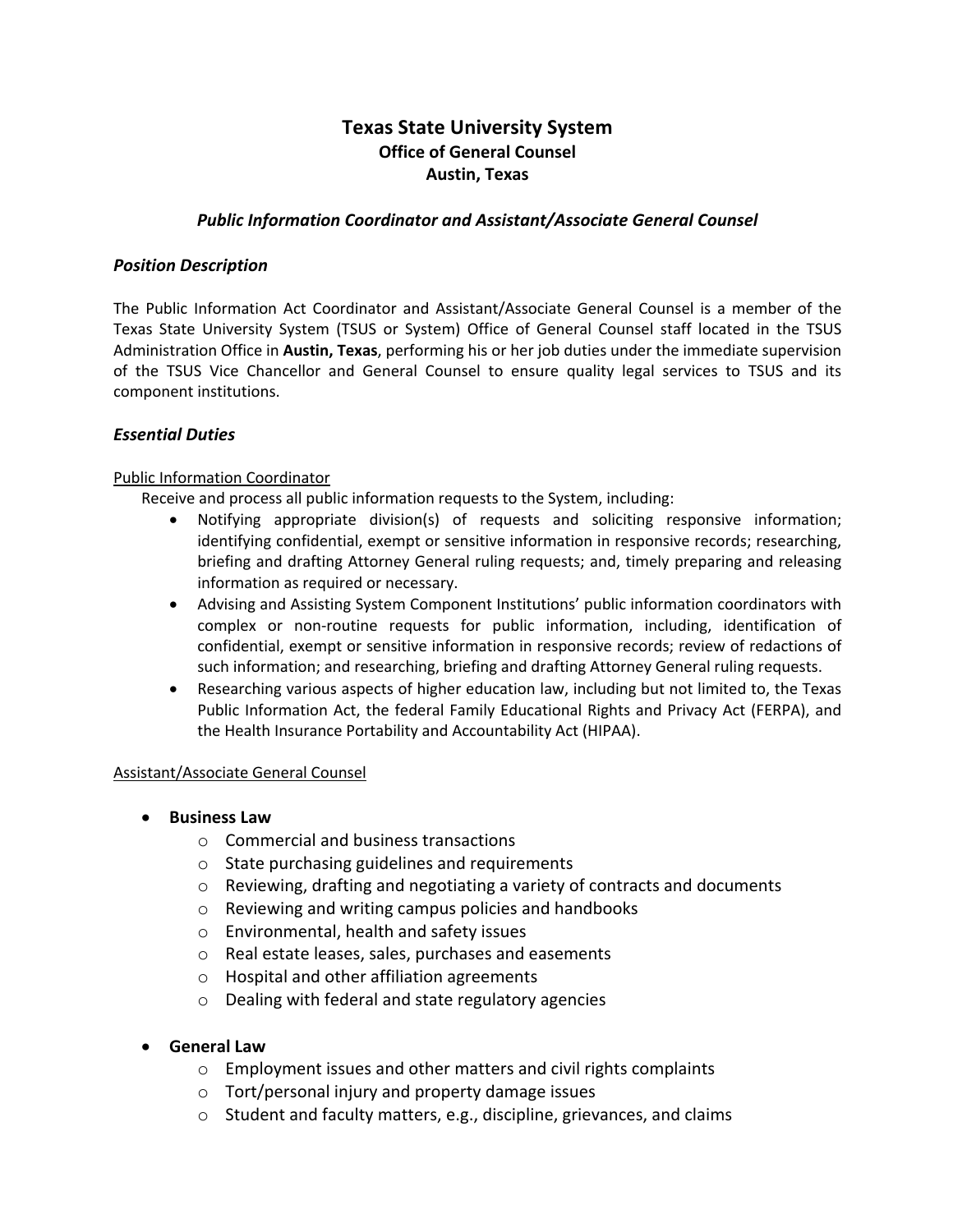- $\circ$  Litigation support and contact with the Texas attorney general's office
- $\circ$  Reviewing and drafting personnel and student policies and handbooks
- o Administrative and due process hearings
- o Mediations and other dispute resolution matters

## *Education and Certifications Required*

- Juris Doctor or LL.M. from an accredited law school
- Membership in good standing in the State Bar of Texas

# *Preferred Qualifications*

- Extensive legal background drafting, reviewing, negotiating transactional documents
- Board certification in health law
- Substantial legal experience representing clients in health/medical fields, including:
	- o Medical insurance billing
	- o Prompt pay discounts
	- o Health insurance payor contracts
	- o Federal and state laws and regulations on privacy and security (including Health Insurance Portability and Accountability Act [HIPAA])
	- o Health regulatory and research compliance and investigations
	- o General health law matters

# *Required Experience/Skills*

- At least five years of progressively significant legal experience in an active legal practice
- Ability to think both creatively and analytically in resolving complex issues
- Excellent verbal and written communication skills
- Open, even temperament and ability to listen to diverse perspectives
- Ability to work under pressure and deadlines
- Ability to communicate information and legal advice quickly and accurately
- Ability to handle complexity, work independently and with little supervision
- Willingness to work collegially with others, take direction and respond to authority
- Commitment to work with geographic, economic and culturally diverse constituencies
- Ability to conduct topic-specific training geared to faculty, staff and administrators

*Salary and Benefits.* Salary and job title (Assistant or Associate General Counsel) are commensurate with qualifications. Customary and usual state employee benefits apply, including health insurance, annual leave, sick leave, state holidays (including winter break), longevity pay and retirement.

## *Contact Information*

Interested applicants should email a resume, recent writing sample (which may be redacted as necessary), and cover letter to: